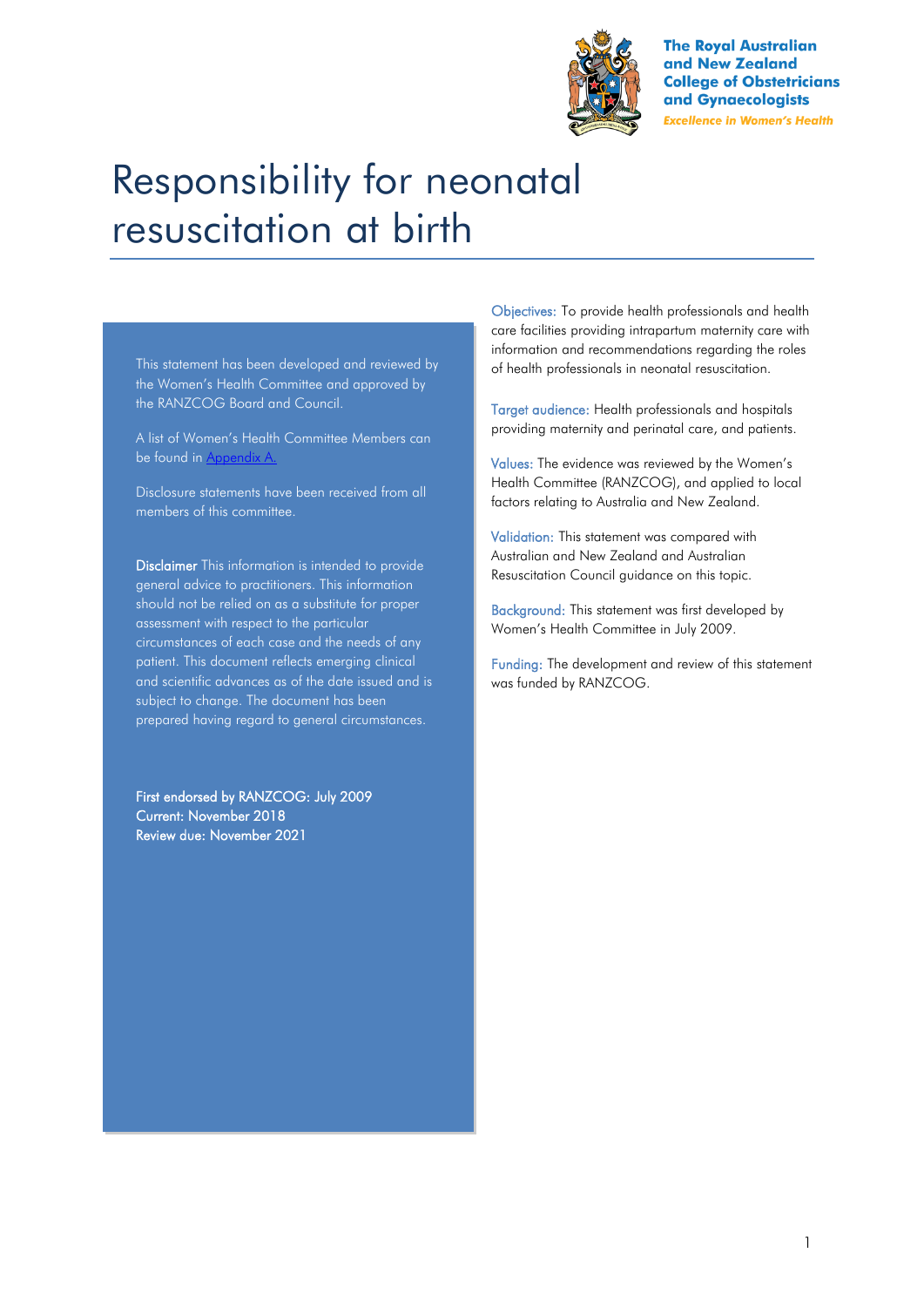1. An appropriately trained practitioner, skilled in neonatal resuscitation, should be present at all births. This includes suitably qualified obstetricians, general practitioners, midwives, neonatal nurses, anaesthetists, paediatricians, or neonatologists.

#### a. More specifically at low risk births

- i. A staff member trained in basic neonatal resuscitation should be in attendance and responsible only for the care of the newborn.
- ii. The Australian Resuscitation Council recommends a clinician trained in advanced neonatal resuscitation should also be available but not in attendance.

#### b. More specifically at high risk births

- i. A clinician trained in advanced neonatal resuscitation should be in attendance and responsible only for the care of the newborn.
- ii[.](#page-3-0) More than one experienced person should be present to care for the newborn.<sup>1</sup>
- 2. Health care facilities must ensure that all staff attending births with the responsibility for neonatal resuscitation have adequate and appropriate training in accord with national guidelines.<sup>[1,](#page-3-0)2</sup>

Basic neonatal resuscitation:

a. Airway support, ventilation via face mask and chest compressions

Advanced neonatal resuscitation:

- a. Endotracheal intubation
- b. Vascular cannulation
- c. The use of drugs and fluids
- 3. Neonatal resuscitation should be anticipated by medical staff based on a maternal, fetal and intrapartum risk factors.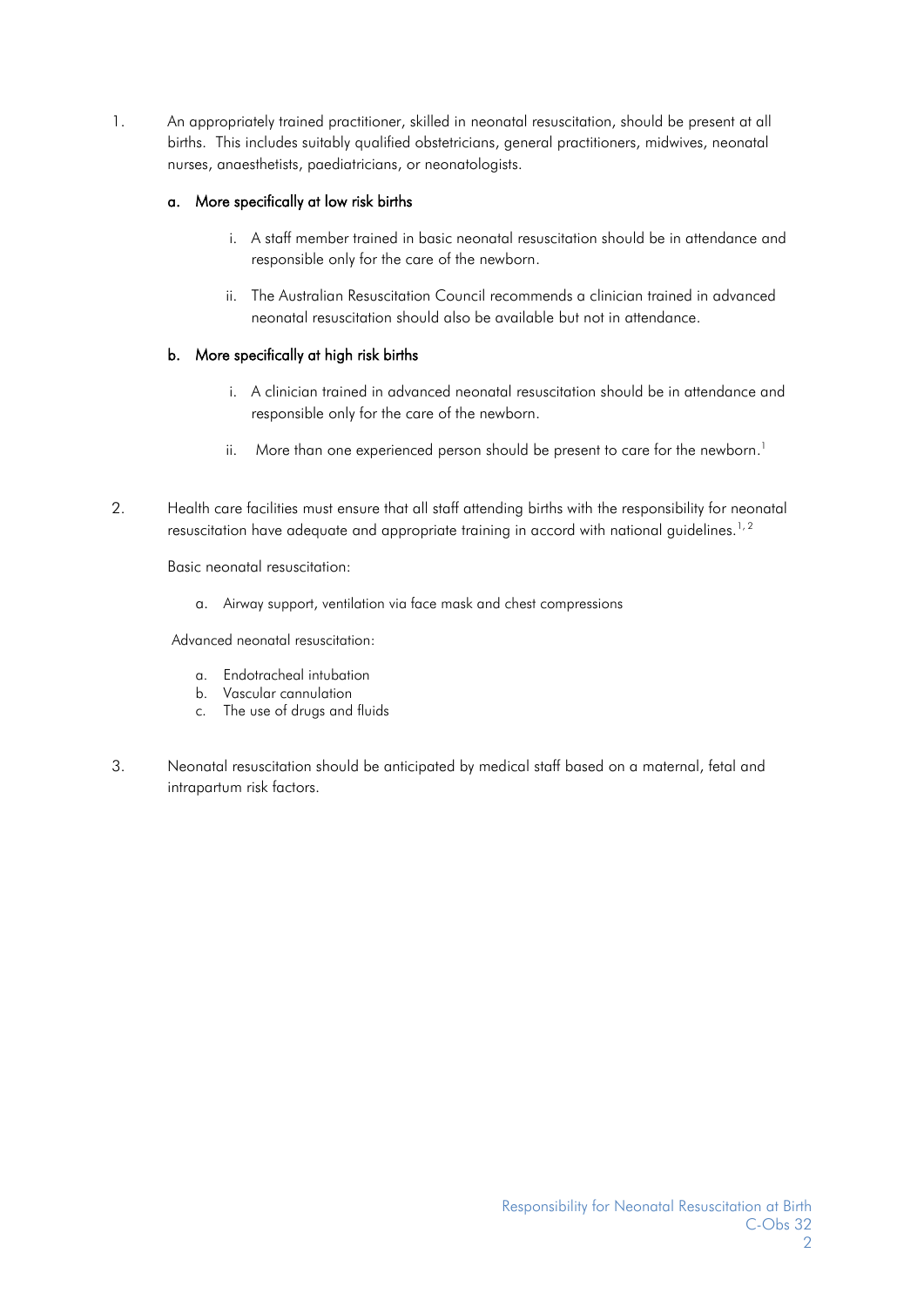| Factors to consider in risk assessment |                                                                                                                                                                                                                                                                                                                                                                                                                                                                                                                                                                                                |  |  |  |
|----------------------------------------|------------------------------------------------------------------------------------------------------------------------------------------------------------------------------------------------------------------------------------------------------------------------------------------------------------------------------------------------------------------------------------------------------------------------------------------------------------------------------------------------------------------------------------------------------------------------------------------------|--|--|--|
| Maternal <sup>1</sup>                  | Prolonged rupture of membranes (greater than 18 hours)<br>$\bullet$<br>Bleeding in second or third trimester<br>Pregnancy induced hypertension<br>Chronic hypertension<br>Substance abuse<br>Drug therapy (e.g. lithium, magnesium, adrenergic blocking agents,<br>narcotics)<br>Diabetes mellitus<br>Chronic illness (e.g. anaemia, cyanotic congenital heart disease)<br>Maternal pyrexia<br>Maternal infection<br>Chorioamnionitis<br>Heavy sedation                                                                                                                                        |  |  |  |
|                                        | Previous fetal or neonatal death<br>No prenatal care                                                                                                                                                                                                                                                                                                                                                                                                                                                                                                                                           |  |  |  |
| $F$ etal <sup>1</sup>                  | Multiple gestation (e.g. twins, triplets)<br>$\bullet$<br>Preterm gestation (especially less than 35 weeks)<br>Post term gestation (greater than 41 weeks)<br>Large for dates<br>Fetal growth restriction<br>Alloimmune haemolytic disease (e.g. anti-D, anti-Kell, especially if fetal<br>anaemia or hydrops fetalis present)<br>Polyhydramnios and oligohydramnios<br>Reduced fetal movement before onset of labour<br>Congenital abnormalities which may affect breathing, cardiovascular<br>function or other aspects of perinatal transition<br>Intrauterine infection<br>Hydrops fetalis |  |  |  |
| Intrapartum                            | Non reassuring fetal heart rate patterns on cardiotocograph (CTG)<br>$\bullet$<br>Abnormal presentation<br>Prolapsed cord<br>Prolonged labour (or prolonged second stage of labour)<br>Precipitate labour<br>Antepartum haemorrhage (e.g. abruption, placenta praevia, vasa<br>praevia)<br>Meconium in the amniotic fluid<br>Narcotic administration to mother within 4 hours of birth<br>Forceps birth<br>Vacuum-assisted (ventouse) birth<br>Maternal general anaesthesia                                                                                                                    |  |  |  |

- 4. A requirement for the attendance of a clinician skilled in advanced neonatal resuscitation should be at the discretion of the accoucheur responsible for managing the birth, taking into consideration the following:
	- a) The presence of specific additional risk factors and the number of risk factors for neonatal compromise including (but not limited to):
		- significant fetal compromise;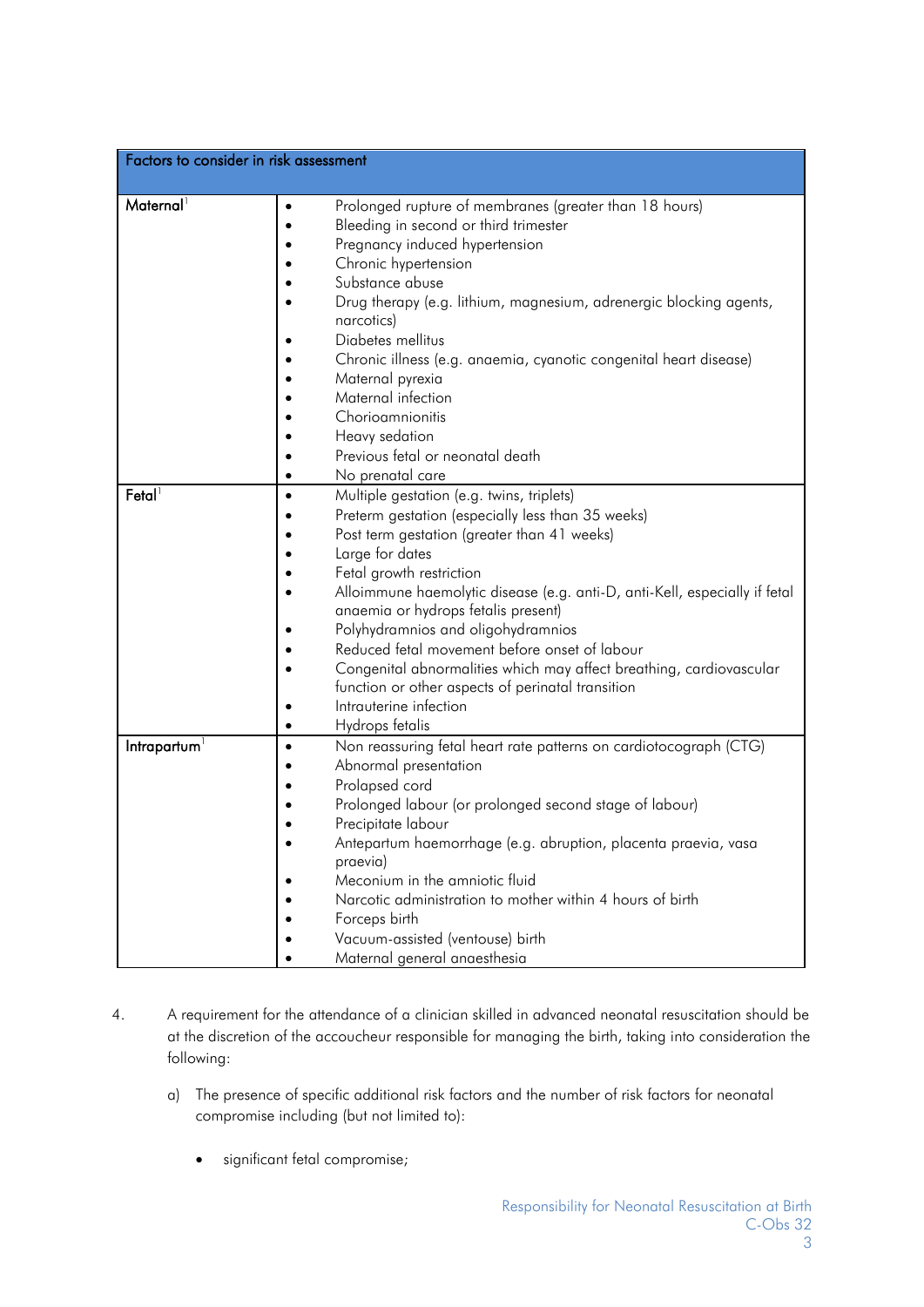- Known and anticipated neonatal medical problems including:
	- a. multiple birth;
	- b. preterm birth;
	- c. breech presentation[;](#page-3-2)<sup>3</sup>
	- d. general anaesthesia.<sup>[4,](#page-3-3)5</sup>
- Where transfer to neonatal or transitional care units is anticipated
- b) The availability / proximity of a paediatrician for urgent attendance, should such assistance become necessary. Factors affecting this would include (but not be limited to):
	- The presence of an immediately adjacent NICU, staffed with neonatologists capable of reliably attending within seconds. This may raise the threshold for paediatrician attendance at birth.
	- A situation where the most available paediatrician is a considerable time away this would lower that threshold.

## **References**

- <span id="page-3-0"></span>1. Australian Resuscitation Council (ARC). Neonatal Guidelines. Section 13. 2010. Available from: [http://www.resus.org.au/.](http://www.resus.org.au/)
- <span id="page-3-1"></span>2. New Zealand Resuscitation Council (NZRC). Newborn Life Support. Available from: [http://www.nzrc.org.nz/.](http://www.nzrc.org.nz/)
- <span id="page-3-2"></span>3. Gordon A, McKechnie EJ, Jeffery H. Pediatric presence at cesarean section: justified or not?, Am J Obstet Gynecol. 2005;193(3 Pt 1):599-605.
- <span id="page-3-3"></span>4. Ng PC, Wong MY, Nelson EA. Paediatrician attendance at caesarean section, Eur J Pediatr. 1995;154(8):672-5.
- <span id="page-3-4"></span>5. Parsons SJ, Sonneveld S, Nolan T. Is a paediatrician needed at all Caesarean sections?, J Paediatr Child Health. 1998;34(3):241-4.

## Links to other College statements

Evidence-based Medicine, Obstetrics and Gynaecology (C-Gen 15) [https://www.ranzcog.edu.au/RANZCOG\\_SITE/media/RANZCOG-](https://www.ranzcog.edu.au/RANZCOG_SITE/media/RANZCOG-MEDIA/Women%27s%20Health/Statement%20and%20guidelines/Clinical%20-%20General/Evidence-based-medicine,-Obstetrics-and-Gynaecology-(C-Gen-15)-Review-March-2016.pdf?ext=.pdf)[MEDIA/Women%27s%20Health/Statement%20and%20guidelines/Clinical%20-%20General/Evidence](https://www.ranzcog.edu.au/RANZCOG_SITE/media/RANZCOG-MEDIA/Women%27s%20Health/Statement%20and%20guidelines/Clinical%20-%20General/Evidence-based-medicine,-Obstetrics-and-Gynaecology-(C-Gen-15)-Review-March-2016.pdf?ext=.pdf)[based-medicine,-Obstetrics-and-Gynaecology-\(C-Gen-15\)-Review-March-2016.pdf?ext=.pdf](https://www.ranzcog.edu.au/RANZCOG_SITE/media/RANZCOG-MEDIA/Women%27s%20Health/Statement%20and%20guidelines/Clinical%20-%20General/Evidence-based-medicine,-Obstetrics-and-Gynaecology-(C-Gen-15)-Review-March-2016.pdf?ext=.pdf)

## Patient information

A range of RANZCOG Patient Information Pamphlets can be ordered via: <https://www.ranzcog.edu.au/Womens-Health/Patient-Information-Guides/Patient-Information-Pamphlets>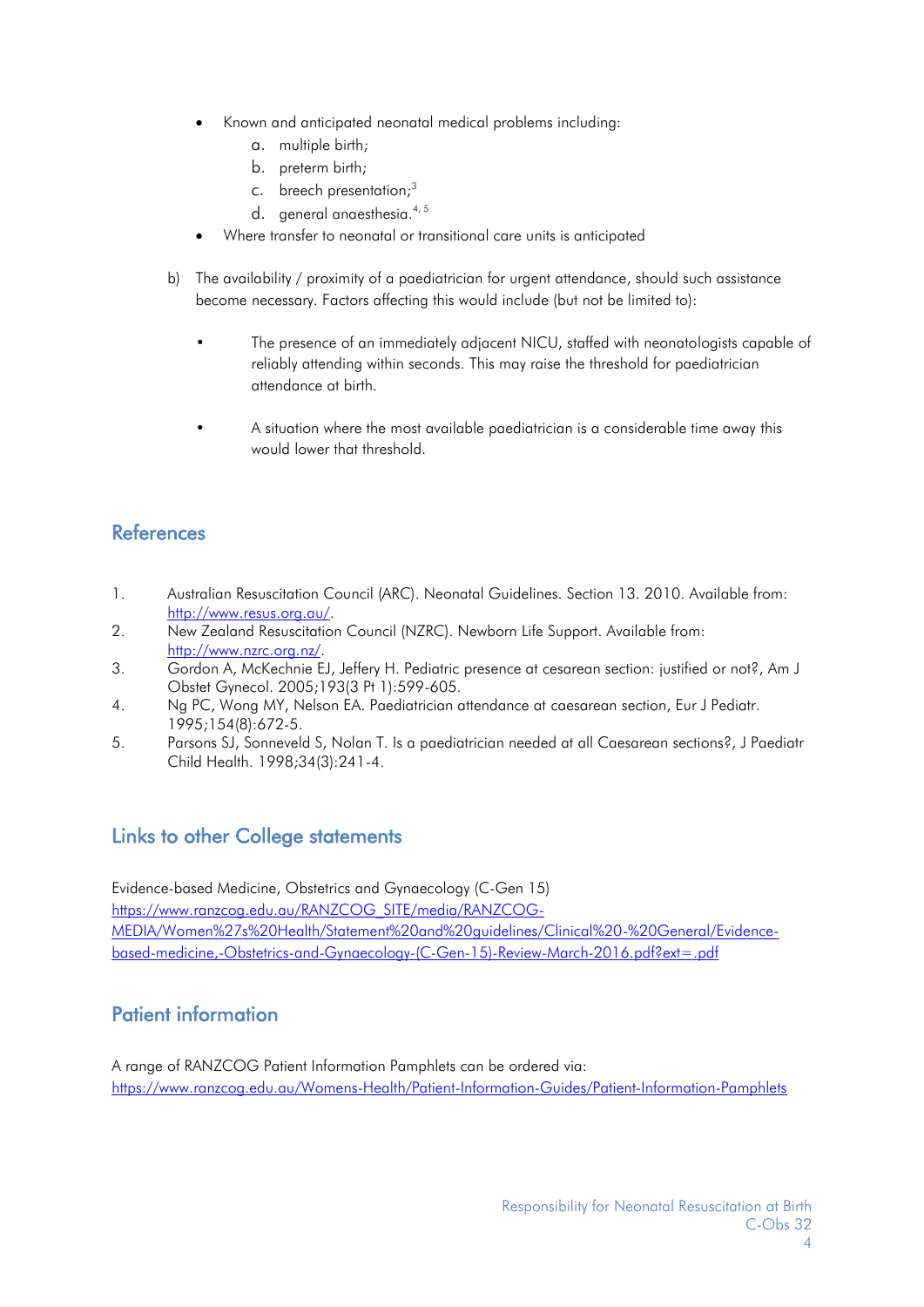## **Appendices**

#### Appendix A Women's Health Committee Membership

| Name                              | Position on Committee           |
|-----------------------------------|---------------------------------|
| Professor Yee Leung               | Chair                           |
| Dr Joseph Sgroi                   | Deputy Chair, Gynaecology       |
| Associate Professor Lisa Hui      | Member                          |
| Associate Professor Ian Pettigrew | <b>EAC Representative</b>       |
| Dr Tal Jacobson                   | Member                          |
| Dr lan Page                       | Member                          |
| Dr John Regan                     | Member                          |
| Dr Craig Skidmore                 | Member                          |
| Associate Professor Janet Vaughan | Member                          |
| Dr Bernadette White               | Member                          |
| Dr Scott White                    | Member                          |
| Associate Professor Kirsten Black | Member                          |
| Dr Greg Fox                       | College Medical Officer         |
| Dr Marilyn Clarke                 | Chair of the ATSI WHC           |
| Dr Martin Byrne                   | <b>GPOAC Representative</b>     |
| Ms Catherine Whitby               | <b>Community Representative</b> |
| Ms Sherryn Elworthy               | Midwifery Representative        |
| Dr Amelia Ryan                    | <b>Trainee Representative</b>   |

#### Appendix B Overview of the development and review process for this statement

#### i. Steps in developing and updating this statement

This statement was originally developed in July 2009 and the most recent version approved by Council in November 2018. The Women's Health Committee carried out the following steps in reviewing this statement:

- Declarations of interest were sought from all members prior to reviewing this statement.
- Structured clinical questions were developed and agreed upon.
- An updated literature search to answer the clinical questions was undertaken.
- At the July 2018 face-to-face committee meeting, the existing consensus-based recommendations were reviewed and updated (where appropriate) based on the available body of evidence and clinical expertise. Recommendations were graded as set out below in Appendix B part iii)

#### ii. Declaration of interest process and management

Declaring interests is essential in order to prevent any potential conflict between the private interests of members, and their duties as part of the Women's Health Committee.

A declaration of interest form specific to guidelines and statements was developed by RANZCOG and approved by the RANZCOG Board in September 2012. The Women's Health Committee members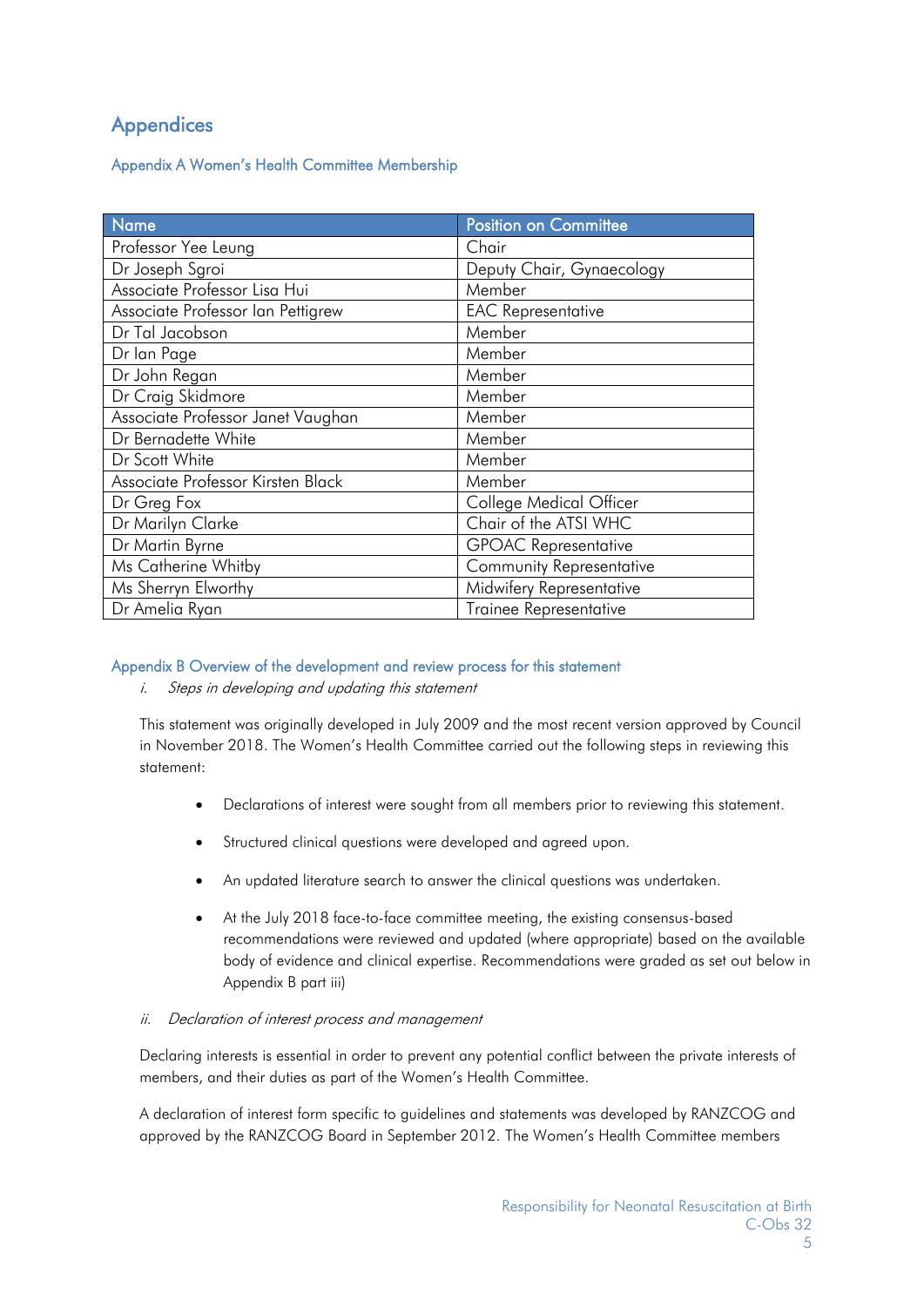were required to declare their relevant interests in writing on this form prior to participating in the review of this statement.

Members were required to update their information as soon as they become aware of any changes to their interests and there was also a standing agenda item at each meeting where declarations of interest were called for and recorded as part of the meeting minutes.

There were no significant real or perceived conflicts of interest that required management during the process of updating this statement.

#### iii. Grading of recommendations

Each recommendation in this College statement is given an overall grade as per the table below, based on the National Health and Medical Research Council (NHMRC) Levels of Evidence and Grades of Recommendations for Developers of Guidelines. Where no robust evidence was available but there was sufficient consensus within the Women's Health Committee, consensus-based recommendations were developed or existing ones updated and are identifiable as such. Consensus-based recommendations were agreed to by the entire committee. Good Practice Notes are highlighted throughout and provide practical guidance to facilitate implementation. These were also developed through consensus of the entire committee.

| Recommendation category |    | Description                                                                                                    |
|-------------------------|----|----------------------------------------------------------------------------------------------------------------|
| Evidence-based          | A  | Body of evidence can be trusted to guide practice                                                              |
|                         | B. | Body of evidence can be trusted to guide practice in most<br>situations                                        |
|                         | C  | Body of evidence provides some support for<br>recommendation(s) but care should be taken in its<br>application |
|                         | D  | The body of evidence is weak and the recommendation<br>must be applied with caution                            |
| Consensus-based         |    | Recommendation based on clinical opinion and expertise<br>as insufficient evidence available                   |
| Good Practice Note      |    | Practical advice and information based on clinical opinion<br>and expertise                                    |